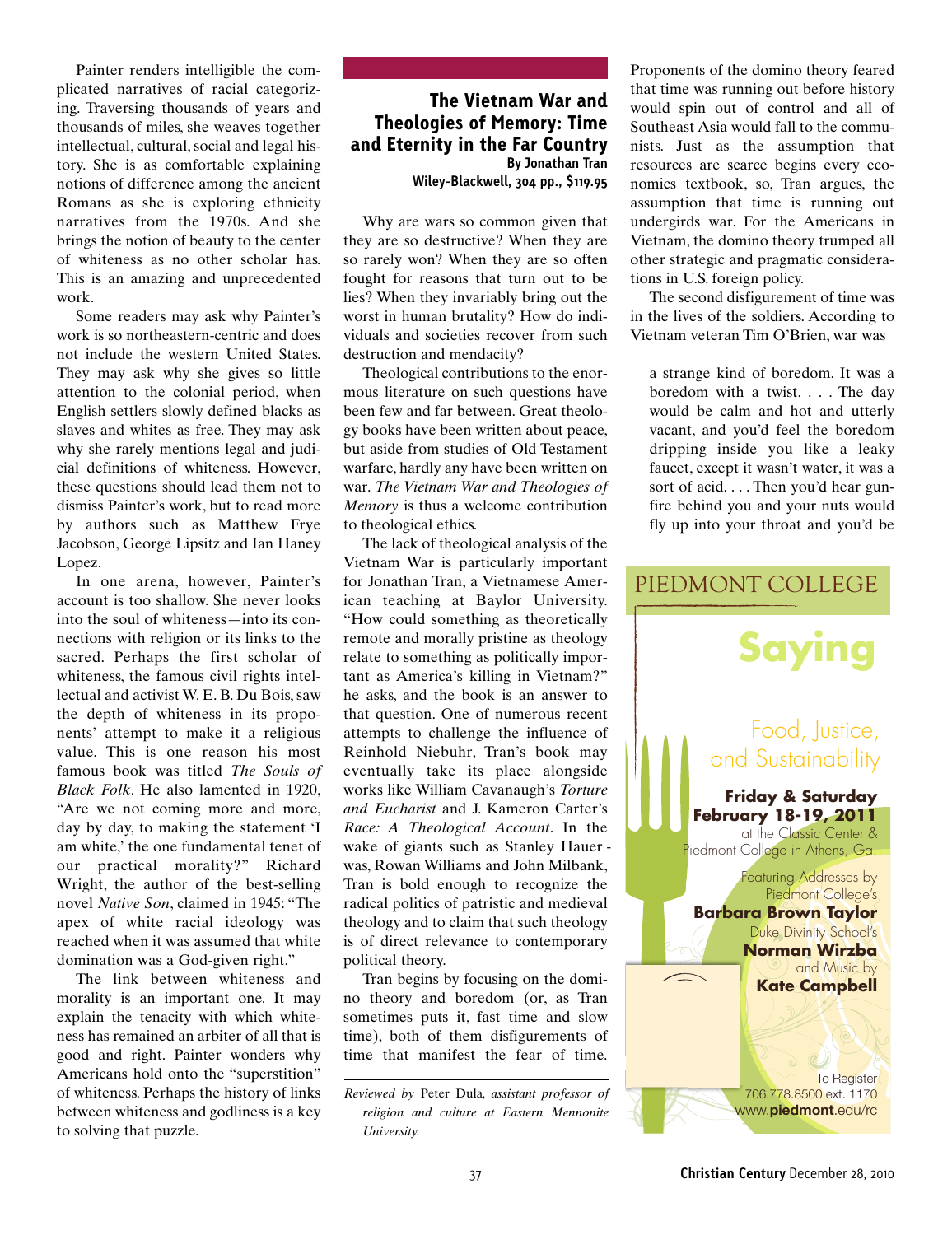squealing pig squeals. That kind of boredom.

Such boredom creates a desperate need for action. But action quickly becomes atrocity when, for example, the bored soldier expects to be finally in a firefight but encounters peasant farmers instead of enemy soldiers.

In the face of such fearful distortions of time, Tran turns to Balthasar, Aquinas, Heidegger, Barth and Augustine in order to develop a theological account of time that might make war unimaginable.Tran's detailed discussion of Heidegger and Barth, for example, shows how time is distorted by our fear of death (Heidegger), which in turn encourages us to forget or misunderstand time's relationship to eternity (Barth). "To view time shorn of eternity," Tran contends, is "to grasp creation asif there were no Creator."Time is not an enemy to be feared; like all creation it is "sustained at all times by the eternal God who makes his fellowship with time." If friendship is the way Christians relate to

## FUND FOR NURTURING UNITARIAN UNIVERSALIST SCHOLARSHIP

The Panel on Theological Education of the Unitarian Universalist Association is receiving applications for grants up to \$25,000 from Unitarian Universalist scholars who are committed to strengthening the UU movement through research and publication, excellence in teaching, and educational leadership.

Candidates eligible for this program, in order of priority, are:

- Ph.D. candidates in religious/theological studies at the dissertation stage who show promise of contributing to the UU movement through research and publication, excellence in teaching, and educational leadership;
- Emerging UU scholars who require financial and mentoring assistance to prepare a completed dissertation for publication; and
- Established UU scholars who are cultivating the next generation of UU scholars and ministers.

To apply, submit the following to the Panel on Theological Education, in care of the Unitarian Universalist Association, 25 Beacon Street, Boston MA 02108 (Attention: David Pettee): letter of inquiry; curriculum vitae with contact information and institutional affiliation; a research or dissertation proposal (750 words maximum); three letters of reference, including a letter from an individual familiar with the candidate's relationship with a Unitarian Universalist congregation or Unitarian Universalist–related institution; a timeline for completion of the research and plan for publication; and a research budget. Doctoral candidates should request a confidential letter from their doctoral adviser and one other graduate faculty.

**Deadline for applications: March 15, 2011.**

For more information, contact David Pettee at dpettee@uua.org or (617) 948-6402.

other humans, patience is the way to relate to God's creature, time. If temporal desperation leads to violence, an adequate theological account of time will lead to patience, which Tran helps us to understand as friendship with time.

Throughout the book, Tran returns to the story of the prodigal son. Like the Americans in Vietnam, the prodigal displayed a temporal desperation, first in his inability to wait for his inheritance and second in his "wild living." What saves the prodigal is memory—"How many of my father's hired hands have bread enough to spare?" Hence, in part three Tran turns to the question of whether and how Christians might remember horrors like the Vietnam War. This part might be described as an argument for the church as the site of a radically democratic politics "generous enough for memory," where memory means "a practice of hospitality that makes space for the past."

This past remains present in the veteran, in those who "surrendered him to the state and its killing," in the poetry of abandoned Amerasian children, in the Veterans' hospitals and in numerous other ghosts that we, like Sethe in Toni Morrison's *Beloved*, remain haunted by. But instead of receiving the past embodied in these strangers and enemies, we devise elaborate strategies of avoidance—silencing, repressing, romanticizing, forgetting. Tran is most concerned with two such strategies—forgetting, as advocated by theologian Miroslav Volf, and the reintegration practices of warring societies.

Volf argues that memories of some events are too painful to be redeemed. Instead the events will be forgotten. After final justice has been served, such memories will slip the minds of those who are rapt in eternal worship. Tran argues instead for "a type of recapitulation, where human history, and its manifold memories, is drawn into God's life of love, which need not forget." For Tran, following philosopher Paul Ricoeur, our memories are redeemed by being renarrated. (Volf too knows the power of renarration, but for him the most painful, horrible things remain outside its scope—voiceless facts that admit of no retelling.)

Tran's complex and intricate argument may be summarized with these lines: "What will occur at the Judgment is not a weighing of all considerations, the view from everywhere of everything, but a reckoning of creation in the now-reigning terms of the Lamb." For both Tran and Volf, truth is narrated from particular places. Our memories are not facts, they are stories, and highly contested stories, susceptible to multiple narrations.The kind of renarration Tran has in mind is the kind that happens at the end of a mystery novel when Poirot or Miss Marple retells the story we have just read. Such renarration is also what happens, or begins to happen, in the act of forgiveness.

The renarration of forgiveness occurs in the way the forgiver says, "You are better than your actions," thereby opening a space for restored selfhood. But forgiveness is not the only way to restore selfhood. Societies that deliberately and systematically turn their young into killers and then sacrifice them in the name of "freedom" need a means of reintegrating those persons back into society. For such purposes, modern societies have developed elaborate systems of justification; they narrate the soldier's violence as "more than, and hence morally less than, killing" by draping it in the language of patriotism, heroism and sacrifice.

Such narration is thoroughly liturgical; it is enacted in parades, medal ceremonies and monuments. The effect of such liturgy is to re-present the soldier's past, to society and to the soldier, as more than the past of a killer. "Those who do not kill but reap its benefits are responsible for seeing those who killed as *something other than killers*" (emphasis Tran's). Of course, this is what broke down in regard to the war in Vietnam. The returning soldiers were spat on and discriminated against. "Having killed even though they did not want to, the vets returned to a bizarre counter-liturgy where they incurred guilt instead of relinquishing it." The Vietnam Veteran's Memorial emerged as an attempt to make up for this abandonment of the veteran. But the price of coming to terms with the past is the